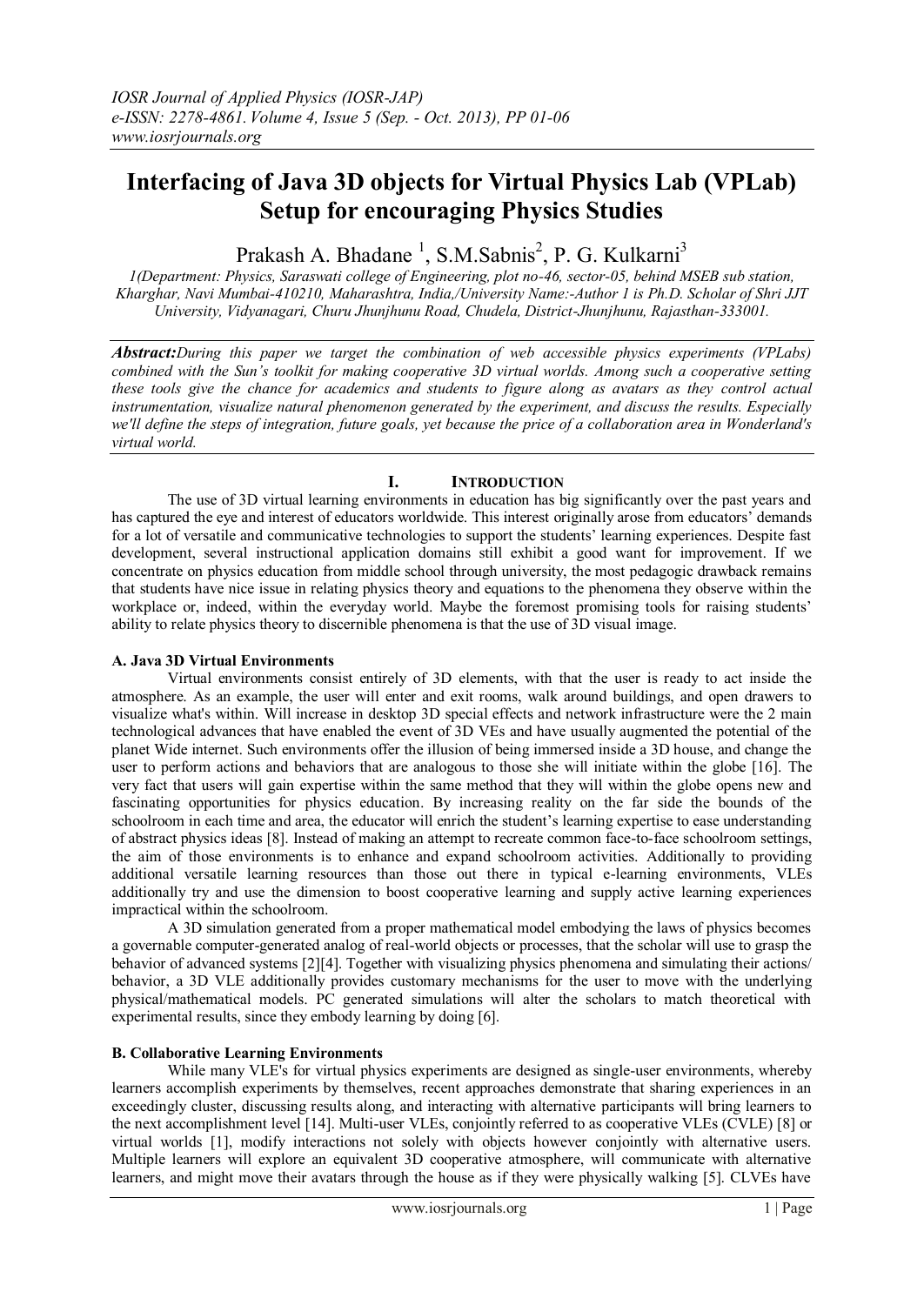achieved the goal of virtual collaboration, thus they need the potential to supply vital influences on the 3D immersive virtual world approach [3].

The goal of our project is to supply a 3D CVLE for physics education within which students and educators are ready to work along in an exceedingly cooperative approach. Through the mixing of specific technologies and comes, the users of this immersive atmosphere use a 3D simulation to examine the important behavior of an actual remote physics experiment. The subsequent section of this paper can introduce the software package and technologies that are accustomed understand this cooperative learning house. We"ll illustrate each this implementation in addition as our planned future work.

### **II. BACKGROUND TECHNOLOGIES**

Our study is based on manifold pre-existing projects which personify virtual technologies. They each have their individualadvantages, and our objective has been to blend them into aninnovativemutualeruditionatmosphere.

#### **A. Project Wonderland**

Project Wonderland could be a 100 pc Java open supply toolkit for making cooperative 3D virtual worlds, developed by Sun Microsystems inc [12]. This multi-user immersive atmosphere incorporates 3D and PC graphics technology with digital media, to immerse and have interaction users within the same means 3D games grab and keep the eye of players. Wonderland offers students a virtual world among that to figure and learn along without the necessity for a separate collaboration tool [12].

As a result of the wonderland system is open-source; it is often extended by making new tools. Client/server architectures are similar temperament for game systems since the server will coordinate the state of all consumer instances. Besides the Dark-star server, Project Wonderland depends on any open-source comes developed by Sun Microsystems, together with Java3D [10], Project glass [4] and j-VoiceBridge [12].

#### **B. The VPLab Project:-**

The VPLab Project [7] built up at MIT endows an infrastructure for the drawing and allocation of Internet accessible lab experiments. It lets students and educators distantadmission to definiteapparatus in actual laboratories. Unlike conformistexperimentation facilities, the apparatuscan be shared and used anytime, anywere.



(Figure 1. Schematic representation of Force on a Dipole experiment)

Online laboratories impart the likelihood to increase the variety of experimentations that students employ in the course of their education.

#### **C. The Sun's Simulation System (Java 3D):-**

Sun"s Simulationtoolkit [16] is an open source Java3D based mostly simulation toolkit, developed at the Massachusetts Institute of Technology (MIT) as a element of the "Studio Physics" Technology Enabled Active Learning Project (TEAL) [16]. TEAL's major goal is to assist students create mentally phenomena and processes particularly in electromagnetism [7]. The approach of this project is to produce a mixture of lectures, science lab experiments and a spread of simulations in a very specially designed schoolroom to facilitate cluster interaction. Students usually work in teams of 3.

They"re accustomed illustrate abstract physics ideas unreal by means that of a 3D model. To administer one example, magnetism fields and phenomena are usually not visible in real settings, however using such a simulation engine, students will read a synchronized visual image that renders a correct illustration of the invisible field lines. Student laboratory teams have the power to move with the model using their desktop input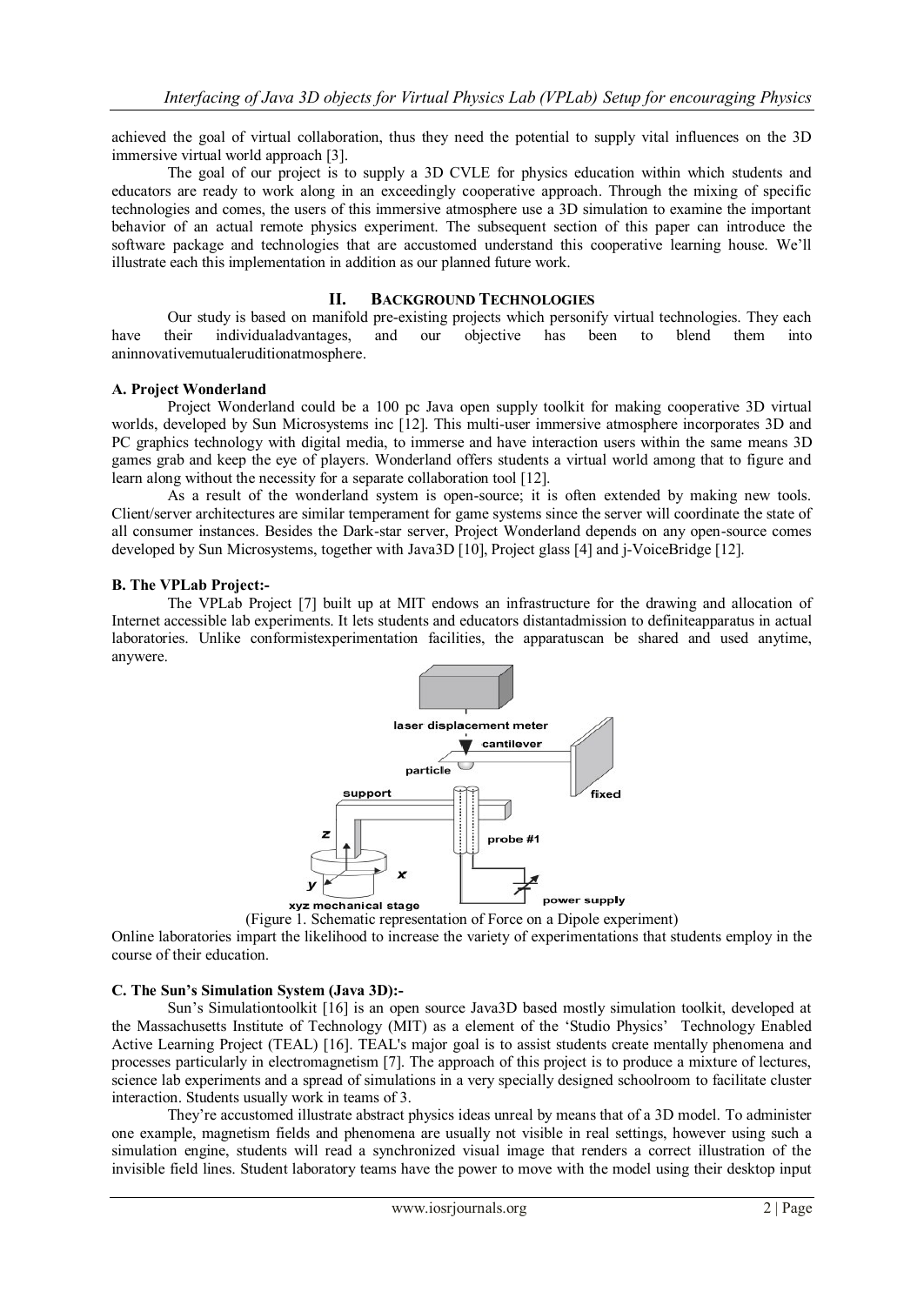devices, management input values, so see however the simulation is established by their changes. Additionally, 3D simulations are often dole out as often as required to administer the scholars an improved understanding for physics ideas.

## **D. Experimental Comparison**

The "Force on a Dipole" experiment developed at MIT combines associate VPLab interactive work and a SIM Line image. The experiment itself consists of a tiny low magnet suspended vertically by a spring within the center of 2 horizontally mounted coils. An electrical current could also be directed through the highest or, through each coil. A video camera is stationed to look at the position of the magnet (Fig.1).



Figure 2. Lab VIEW application (Source: LabVIEW online)

This experiment is controlled by a LabVIEW [13] application ( Fig. 2 ), that permits users to tack the present amplitude and frequency of the present further on specify to that coils it's directed. The applying displays the input current, the present within the high coil and therefore the position of the magnet. Additionally, users could request that information be collected, and an overseas method could request that the experiment information be streamed to that using TCP/IP.

Using the SIM Line Toolkit, a specialized application [9] was designed to buy the experiment information stream and to use the info to drive a period of time image of the experiment on the student's laptop. Thisview suggests that the Lab VIEW interface allows remote access to regulate the experiment whereas the SIM Line package creates a synchronized 3D simulation of the flux lines as an instance the interaction of the stationary current carrying coil with the suspended static magnet ( Fig. 3 ).



Figure 3. Representation of sample application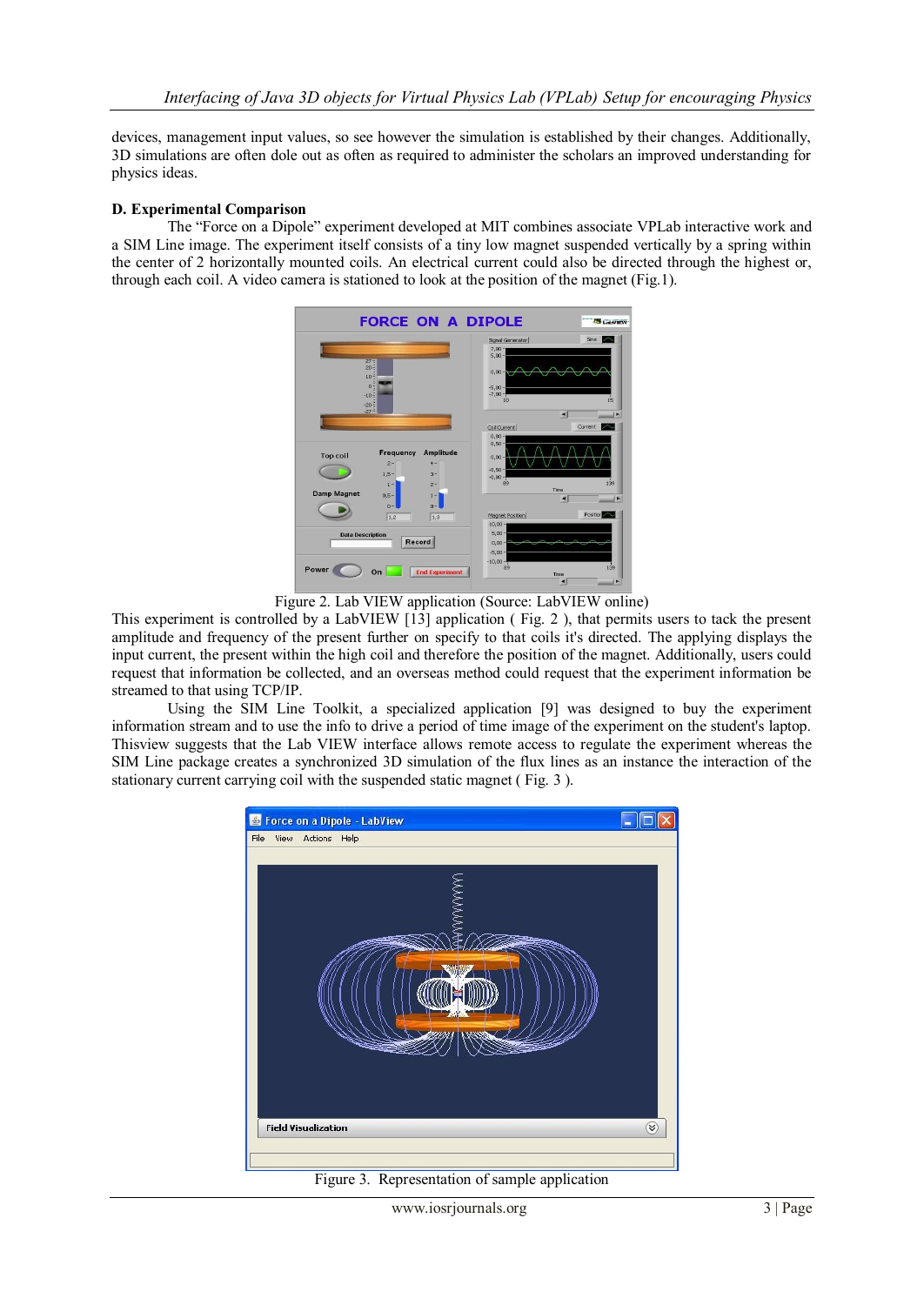The combination of those comes provides a robust tool to boost understanding of abstract physics ideas using active and passive visualizations, particularly in areas wherever we will create the "unseen seen", as in electromagnetism. These instructional advantages are currently accessible to students and educators round the world. In making an attempt to increase the established advantages of the current "Force on a Dipole" project, the present team formed the concept of cooperative immersive surroundings for physics education. The TEAL Studio Project already reflects this approach by providing physical cooperative learning surroundings. However it assumes that students are physically collocated and might physically act. The present project aims to realize identical goal once that's insufferable. Within the next section, we describe the conclusion of these cooperative surroundings using Project Wonderland tools and also the integration of the "Force on a Dipole" project.

## **III. VIRTUAL LAB ENVIRONMENT**

We will 1st make a case for the fundamentals of Wonderland's infrastructure so as to offer a far better understanding of however image and interaction add Wonderland. At the time we started with our analysis work, Project Wonderland's unharness 0.4 was the stable version to form a 3D world area. This can be the version on that this project is predicated though we expect to migrate it to future releases of the Wonderland atmosphere.

## **A. Wonderland's Cell Architecture:-**

Wonderland organizes the 3D virtual world in cells. A cell represents a volume of house within the world, like a part of a scene or an object. Avatars are pictured through cells. The cell consists of each a consumer and a server object. The server part, instantiated by the sport server Project Dark star, consists of one category that maintains the shared state of the cell across all consumer participants. The client-side half is accountable for rendering the cell in-world either by loading an art resource or by drawing objects directly using the Java3D apis. Cells divide the world"s Java3D scene graph into network edoptimized chunks. as an example, the World Root Cell, that represents the complete world, might encompass many space Cells, and every of those space Cells might encompass an Application Cell, Avatar Cell, etc.

Communication between consumer and server is complete through client-server messages. If a consumer action causes a client-cell method natural action, messages are going to be sent from consumer to server to update the server-side instance of this cell. The absolute 3D-coordinates of a cell's origin at intervals the globe additionally because the name of the category to that the cell object belongs is provided in an XMLformatted cell descriptor file at intervals the Wonderland-File-System (WFS). The WFS records instances of cells that are supplementary to a world. When the Project Wonderland-Server is started or reloaded, the WFS scan and an instance of a cell is formed on the server for every XML cell descriptor within the WFS. When a consumer connects to the server the client-side cells are created for every cell presently within the server.

# **B. ForceonaDipole Cell**

In our project, integration the TEAL simulation of the Force on a Dipole experiment needed the creation of a brand new cell kind with server-side and client-side categories. The server-side cell SIM Line needs to communicate with the client-side SIM Line when the client starts so as to setup the cell's properties and to update them throughout the applying runtime. The foremost tasks of the clientside SIM Line, besides providing access to the cell"s scene graph, is to inform the server of the user interactions and to method the setup and update messages from the server-side cell.

# **C. Integration of the experimental Model**

SIM Line simulations are Java categories that have a well outlined interface (TSimulation) and contain 3 major elements, the simulation engine, the rendering engine, and also the interface. When running a simulation on the desktop or as and application, the simulation is run at intervals a TEAL framework that is to blame for loading the simulation and presenting the computer program. Simulations weren't designed to run outside of a framework, for this project the SIM Line is employed as the framework.

The SIM Line render engine is enforced as a Java3D-based viewer that manages the simulation"s scene graph. Thejava interfacing reality created it attainable to integrate the both technologies with a number of changes to the SIM Line design.

When the Wonderland consumer is started, the SIM Line- Cell creates an instance of the Force onADipole simulation. The scene graph out of it should be integrated into the complete scene graph of Wonderland by attaching it to the cell's scene graph node. Since the SIM Line scene graph was hooked up to the SIM Line viewer, it's to be "detached" before this will be done. Finally this complete subgraph is then said to be board Wonderland's world.

The simulation engine maintains a model of this state of all simulated objects and perpetually integrates the interaction of all objects within the simulation. For performance reasons the simulation engine runs at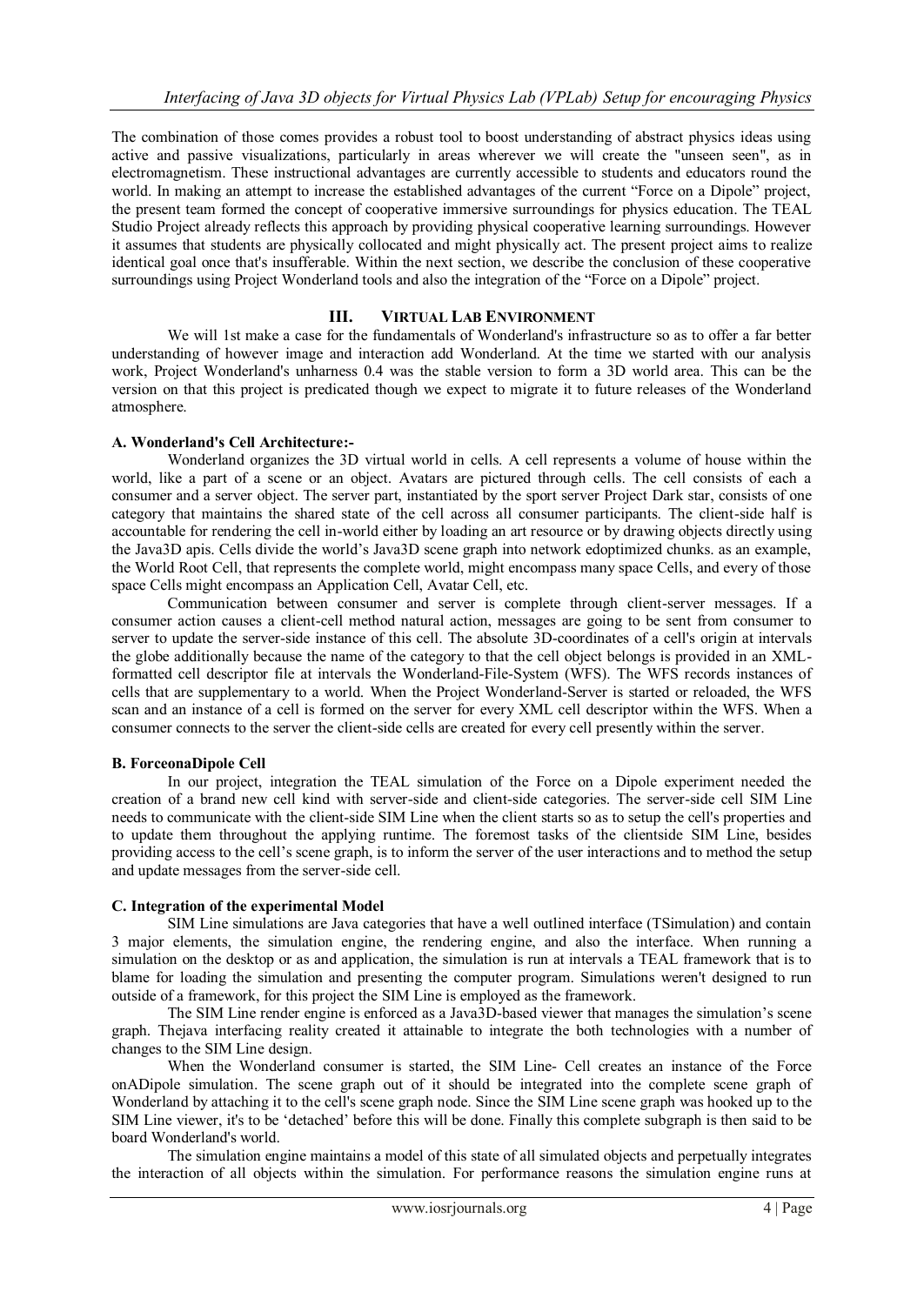intervals its own thread. to regulate the looks of the 3D simulation within Wonderland, the particular experiment should be started before the simulation will hook up with the information stream.

## **D. Connection to the actual Experiment**

The VPLabs framework provides access to the remote VPLabLab Server that launches the interactive Lab VIEW application. For this purpose, Wonderland supports a graphical desktop sharing system, known as Virtual Network Computing (VNC), to manage another pc remotely. A VNC viewer, integrated as a cell in Wonderland, will connect with a VNC server on identical or another pc. The VNC server, in our context, is found on identical server wherever the Lab VIEW software system is running. Within the world a VNC viewer is employed to show the graphical user interface front panel of the Lab VIEW application. User interaction is provided through keyboard or mouse events, that are transmitted from the pc on that the Wonderland consumer is running to the pc wherever the LabVIEW application is hosted. Multiple clients could connect with a VNC server at identical time. Therefore, avatars have the flexibility to launch and move with the important experiment via the VNC viewer even as students within the room version of TEAL will management the frequency and amplitude of the present.

#### **E. Starting the simulation in world**

After the important experiment is started, avatars will currently begin the virtual illustration of the experiment in world. Within the TEAL framework, this action is triggered by choosing a menu item, however inside Wonderland zero.4 the simulation"s program parts don't seem to be out there. The training area should offer a button, enforced as an Inter-Cell communication cell. Once the button is ironed, a message is shipped to the button"s server-side cell that then sends a message to the server-side SIMLine-CellGLO. A message is shipped from the server-side cell to every of the consumer cells requesting that the client"s simulation model connect with the LabVIEW Application, every simulation opens an information socket to the LabVIEW application.

To replicate the result of the user"s input on the simulation in Wonderland, the world's scene graph should be updated. When beginning the socket, we tend to connect once more to the particular branch cluster of the rendering engine and append it to the world's scene graph. So as to update the consumer itself and every one alternative to replicate the user input within the simulation, the SIMLineCell sends a message to the SIMLineCellGLO. This server aspect implementation has the vital task of relaying the message to all or any client.

When the client-side illustration of the beginning button is at the start pushed, the server cell should begin the affiliation on all alternative client cells. Conversely, if the button is ironed once more, clients have to be compelled to learn to prevent the socket so as to finish the simulation"s affiliation. To represent application state, the button can address red once it's pushed to begin the simulation, and to inexperienced when pushed to prevent the simulation.

#### **F. Real-time experimentation**

For the Force onADipole application there's additionally a digital camera provided, that isn't a part of the appliance however access to the digital camera is expedited by the VPLab Service-Broker. Wonderland additionally permits students to stream the actions of the important hardware, completed in an exceedingly separate cell.

This cell facilitates a video screen in world wherever avatars are able to see the operating experiment via the network camera. The desired camera within the 'video-cam-wlc. xml' is that the camera, however it's doable to feature support for alternative Axis network cameras, just like the Axis 211 we tend to are using. The video is streamed to all or any purchasers and compete at the same time within the browser of all avatars within the same world, as long as the actual experiment continues to be connected. Control buttons enable the avatars to terminate and management the video.



Figure 4. Wonderland interface java illustration